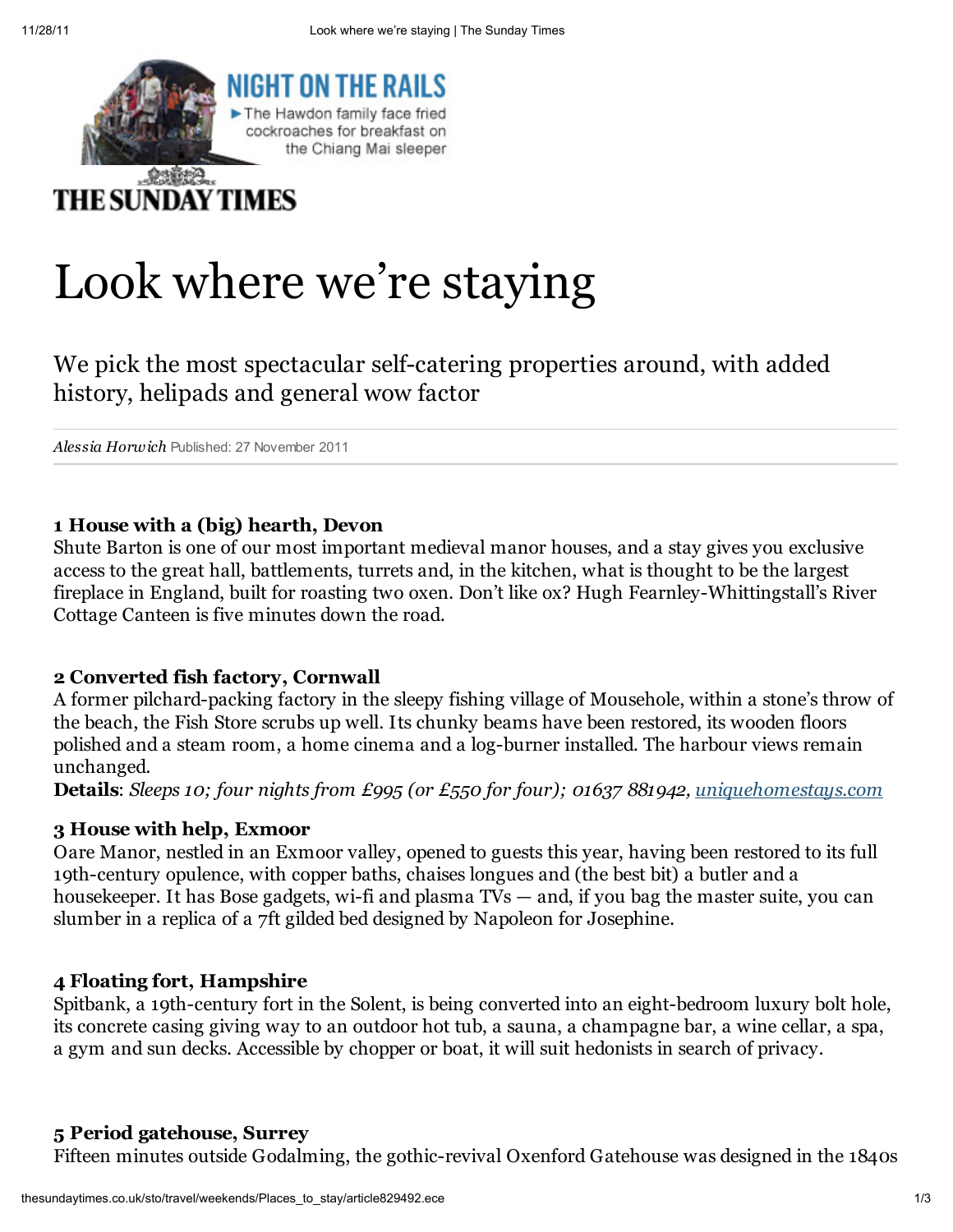by Augustus "Westminster" Pugin. It has a stone spiral staircase, open fires and Victorian furnishings, some designed by the master architect himself. The views across the Surrey countryside are unsullied by modernity (apart from the occasional tractor).

## 6 Castle lookout, Kent

The spick-and-span farmhouse interior of Peverell's Tower would never let on that it is the oldest property in the English Heritage portfolio, or that you're right next door to sprawling, 12th-century Dover Castle. Scale the stairs to the private roof terrace, however, and views roll out across the Channel, with the battlements looming over you  $-$  then you'll realise how special this location is. A stay here also grants you out-of-hours access to the castle and its spooky passages.

## 7 Minimalist barn, Essex

Resembling a modern-art gallery as much as a cosy weekend getaway, Tilty Hill Barn is a collection of glass, white walls and polished concrete assembled into a machine for open-plan living — all within the restored shell of a 17th-century barn. Designed by John Pawson, it has cinema-screen-sized windows in every room, giving views of the nice bits of Essex. Each comes with a remote-controlled blind for when you don't want the outside looking enviously in.

## 8 Waterside tower, Suffolk

A looker on the outside and in, 16th-century Freston Tower peers over the broad expanse of the Orwell estuary, near Ipswich. Rooms are on the cosy side, and the spiral staircase is steep, but there are spectacular views from the rooftop (or from the top-floor sitting room if it's chilly). Get further snapshots of the property's bucolic backdrop through the 26 windows peppered about all six of its storeys.

# 9 Cottage With A Beach, North Wales

Beach Farm, on the Lleyn peninsula, comprises three Scandi-modern properties, but it's what's outside that really counts: a 200yd slice of shingle and sand where only guests may paddle. You get five acres of grounds to tumble around in, and a fire pit for late-night marshmallows.

# 10 Cottage with a helipad, North Wales

After Simon Nixon made millions selling Moneysupermarket.com, he moved into the luxury holidayrental business. And his definition of luxury includes a helipad. The rooms at Borth Cottage, on the east side of the Lleyn peninsula, ooze class, with bespoke furniture, light installations, a cinema, a sauna, a hot tub and a garden that rolls straight out onto the beach. The views over Abersoch Bay are special, made more so when enjoyed from the egg-shaped freestanding bath behind the huge halfmoon window in the master bedroom.

# 11 Romantic tower, Scottish Borders

From the ramparts of Aikwood Tower — built near Selkirk in the 1540s — you look out across the spectacular wildness of the Ettrick Valley. Newly done up, the property has a weaving spiral staircase, medieval nooks to creep into, open fires to toast toes in front of, and a great hall for boozy banquets.

# 12 Lighthouse lodge Highlands